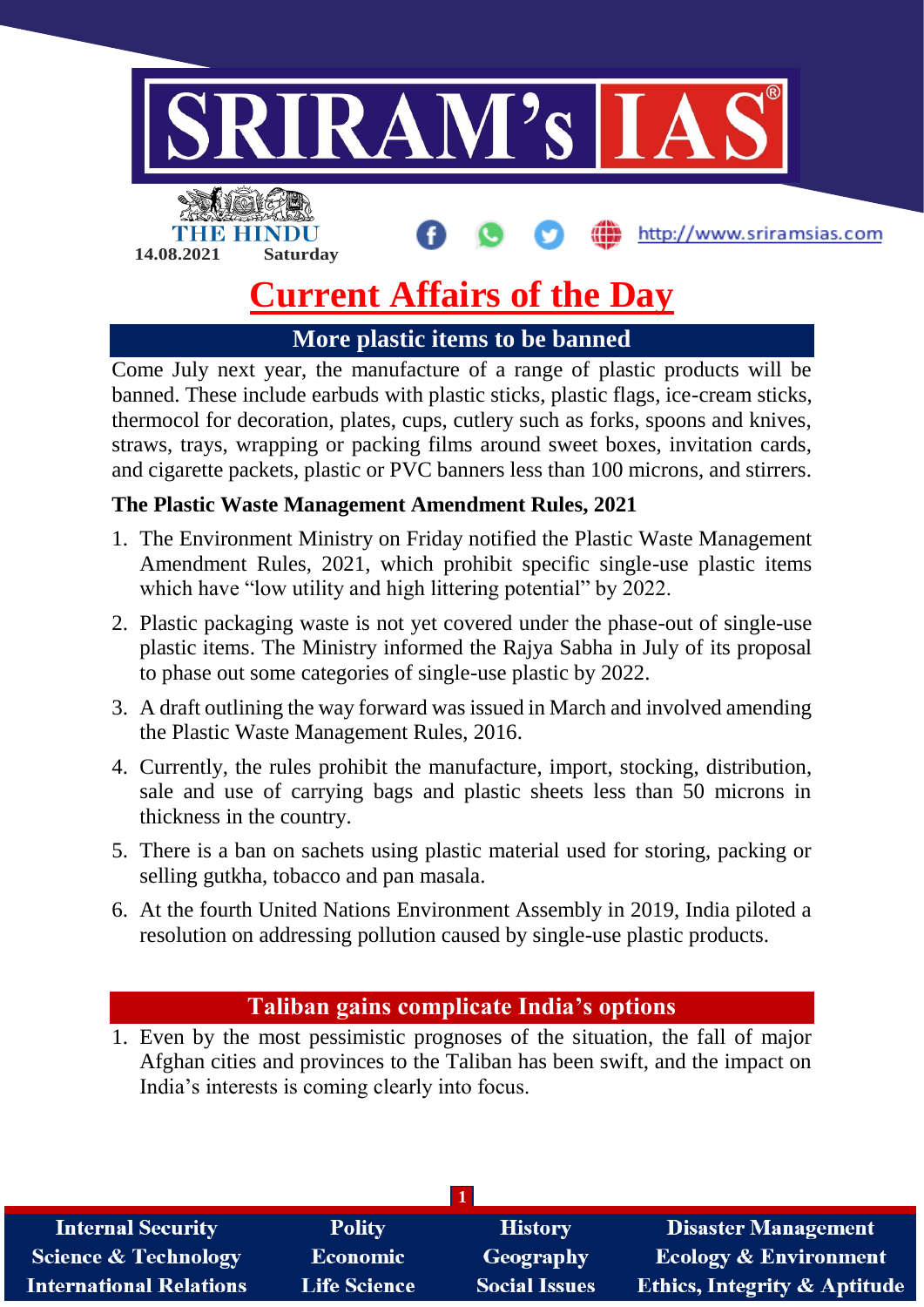

- 2. The first concern is for Indian diplomats, personnel and citizens based in Afghanistan, and over the past year, since it became clear that the U.S. troops would leave the country, India has pared down its diplomatic presence there.
- 3. In April 2020, the government flew home all Indian staff at its missions in Herat and Jalalabad, given the security and COVID-19 concerns. In the past month, consulates in Kandahar and Mazar have been closed as well, and the Kabul Embassy, the only working mission, has issued stern advisories telling all Indian citizens they must take commercial flights out at the earliest.
- 4. With the Taliban in power in much of Afghanistan, India has other concerns as well. One worry is that groups such as the Lashkar-e-Taiba and the Jaishe-Mohammad could now have more ungoverned spaces to carry out attacks against India.
- 5. The Taliban's control will also mean a bigger hand for the Pakistani military and intelligence agencies to influence outcomes for the country, which will mandate a much smaller role for Indian development and infrastructure work that has won it goodwill over the past 20 years.
- 6. In addition, trade through Afghanistan under a Taliban regime would be routed through Karachi and Gwadar, and the Indian investment in the Chabahar port, meant to circumvent Pakistan, may become unviable.
- 7. In addition, there is the threat of growing radicalisation and space for pan-Islamic terror groups in India's neighbourhood.

#### **India has four options**

- 1. Given all these concerns, India has four options, none of which are easy, nor without repercussions.
- 2. The first option is to stick to its principle of backing only a democraticallyelected government in Kabul, and providing political and humanitarian support while that lasts.
- 3. The second one would be to go further and supply the ANDSF with military supplies, including ammunition and airpower, possibly via the Iranian route. In an interview with NDTV on Friday, Taliban spokesperson Suhail Shaheen threatened consequences for India if it did that, however.

| <b>Internal Security</b>        | <b>Polity</b>       | <b>History</b>       | <b>Disaster Management</b>              |  |  |
|---------------------------------|---------------------|----------------------|-----------------------------------------|--|--|
| <b>Science &amp; Technology</b> | <b>Economic</b>     | <b>Geography</b>     | <b>Ecology &amp; Environment</b>        |  |  |
| <b>International Relations</b>  | <b>Life Science</b> | <b>Social Issues</b> | <b>Ethics, Integrity &amp; Aptitude</b> |  |  |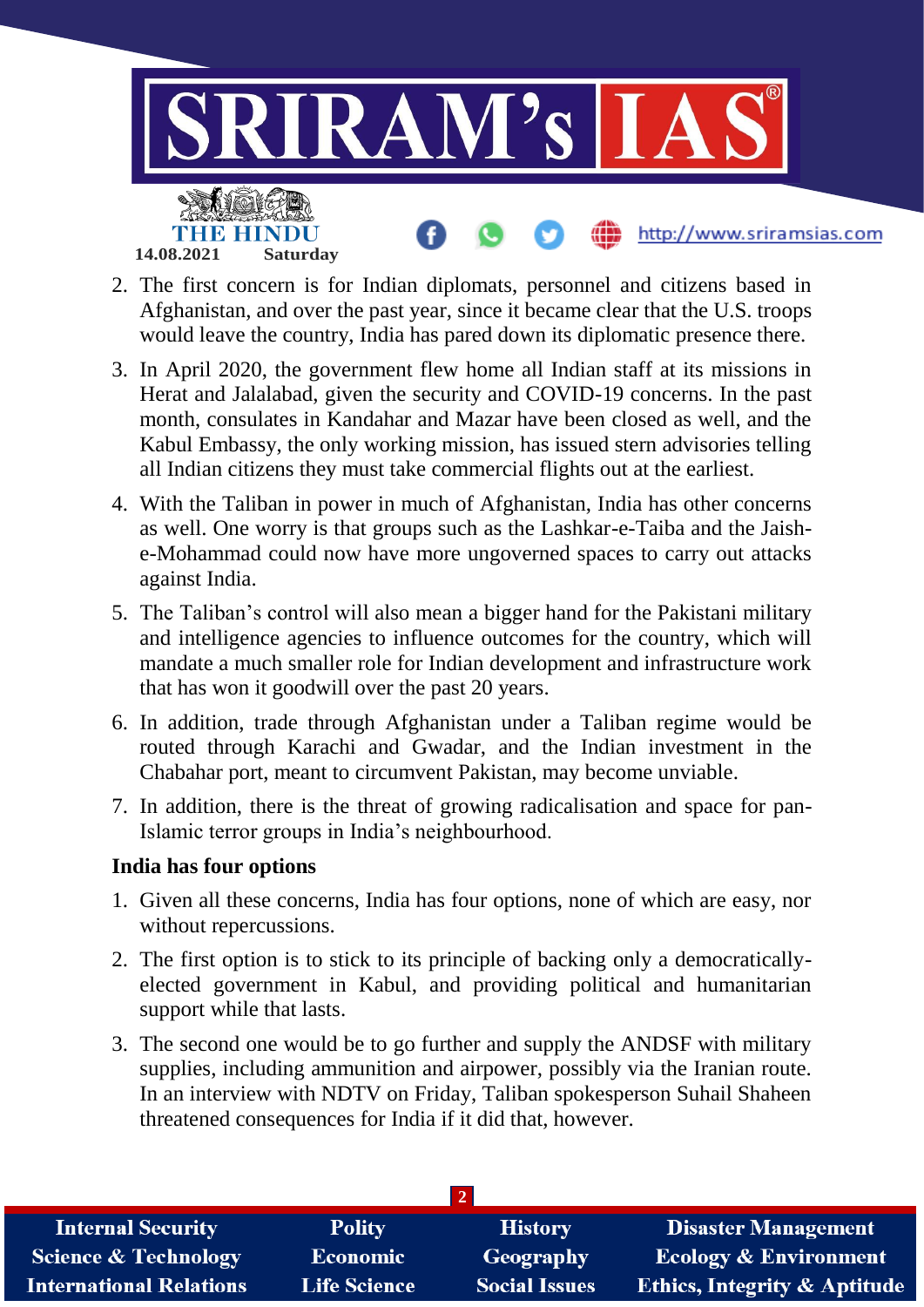

4. The third would be to accelerate contacts with the Taliban. However, this is unlikely to give India much leverage, given the Pakistan factor, as well as the fact that all regional and donor countries have already done so.

Finally, India could simply wait and watch, until the chaos of conflict reveals a winning side, and weigh its options accordingly. This option seems expedient, but it also denies India relevance at the "high table" where Afghanistan's future is being discussed, especially the "Troika-plus" grouping of special envoys of U.S.-Russia-China with Pakistan, that met again this week, while India was included in a group at Doha of more distant countries with a much lower stake in the future of Afghanistan.

# **AB-PMJAY gave ₹2,794 cr. for COVID treatment**

- 1. Under the Ayushman Bharat Pradhan Mantri Jan Arogya Yojana (AB-PMJAY), the Union government's health insurance scheme, approximately 20.32 lakh COVID-19 tests and 7.08 lakh treatments were authorised from April 2020 to July 2021.
- 2. The total value of the tests and treatment stood at  $\bar{\tau}$ 2,794 crores, a senior official told The Hindu.
- 3. While several States had made testing and even treatment of COVID-19 free, the cover allowed beneficiaries to avail of free testing and treatment across all empanelled hospitals — both public and private
- 4. The National Health Authority (NHA) is the nodal agency responsible for the nationwide roll-out and implementation of the AB-PMJAY scheme.
- 5. It noted that the response towards COVID-19 had been dynamic, keeping pace with the spread of the disease. The prevalence of the disease had not followed a uniform pattern across States.
- 6. Many State governments decided to make COVID-19 testing and treatment free under the scheme for all the residents. While some of them used the Ayushman Bharat PM-JAY ecosystem, including the IT platform, others also made it free but without recording the transaction on the NHA's IT platform.
- 7. The Union Cabinet had approved a new scheme India COVID-19 Emergency Response & Health System Preparedness Package: Phase-II (ECRP-II package) — on July 8, 2021, amounting to ₹23,123 crores.

| <b>Internal Security</b>        | <b>Polity</b>       | <b>History</b>       | <b>Disaster Management</b>              |  |  |
|---------------------------------|---------------------|----------------------|-----------------------------------------|--|--|
| <b>Science &amp; Technology</b> | Economic            | <b>Geography</b>     | <b>Ecology &amp; Environment</b>        |  |  |
| <b>International Relations</b>  | <b>Life Science</b> | <b>Social Issues</b> | <b>Ethics, Integrity &amp; Aptitude</b> |  |  |